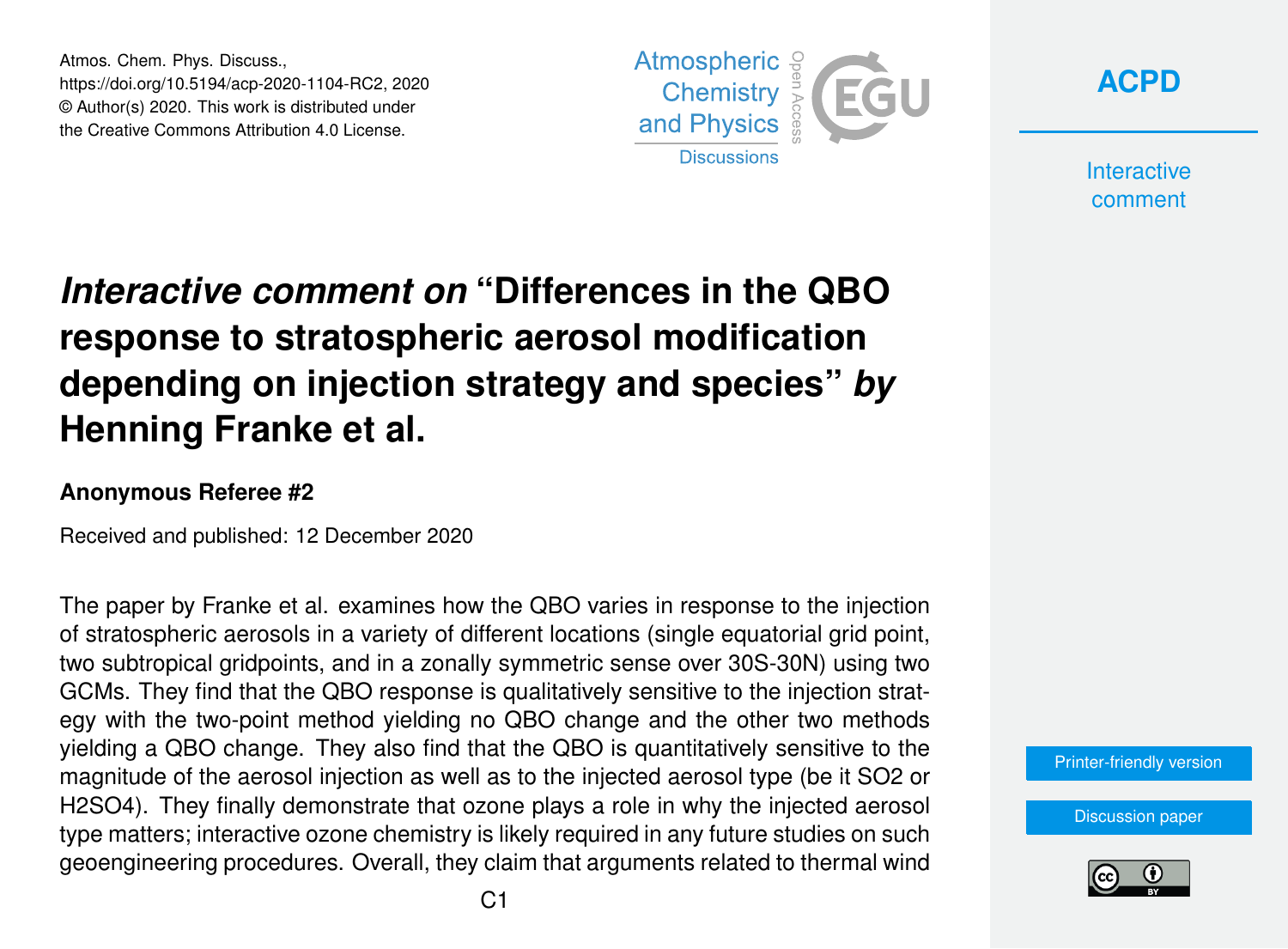balance are sufficient to explain the changes and sensitivities that are found, although I do have doubts about how strong their causation arguments are using this inherently diagnostic relationship (see comments below).

I found the manuscript to be very interesting and well-written. My comments are mostly based on clarity and improving the presentation and although I have written a number, please take this as me being genuinely interested in the results. Hence, my suggestion is of minor revisions.

Minor and technical comments: Lines 31-32; Can you state explicitly here why this led to a prolonged westerly QBO phase? Did Labitzke (1994) provide reasoning? Presumably because the temperature anomaly leads to stronger upwelling below the westerlies that counteracts the downwelling that is ordinarily associated with the westerlies?

Line  $44$ : 'further'  $\rightarrow$  'also'

Line 54; Not sure what this sentence means. Please rephrase. Do you mean qualitatively similar but quantitatively different?

Line 75; delete 'one'

Line 85; which parameterisation? Can you be more specific here?

Line 124; Why is CESM not run using the single-point injection setup?

Table 1; it needs to be stated whether the total aerosol load injected in the, e.g., 25Tg experiments is the same across the different injection locations - i.e., is the 25Tg version of the region experiment spread over the entire zonal band so that the 25Tg point source run is inputting the same amount of aerosol? Otherwise I fear that one is not comparing apples to apples when one writes sentences such as on lines 150-151. A clearer example is whether the 2-point run has two point sources of 12.5Tg to match the 25Tg in the single-point source run. You also need to presumably take into account the grid box size in this calculation as a 25Tg single point run at the equator is not equivalent to a 25Tg run at 15N due to the smaller grid box size further poleward.

**[ACPD](https://acp.copernicus.org/preprints/)**

**Interactive** comment

[Printer-friendly version](https://acp.copernicus.org/preprints/acp-2020-1104/acp-2020-1104-RC2-print.pdf)

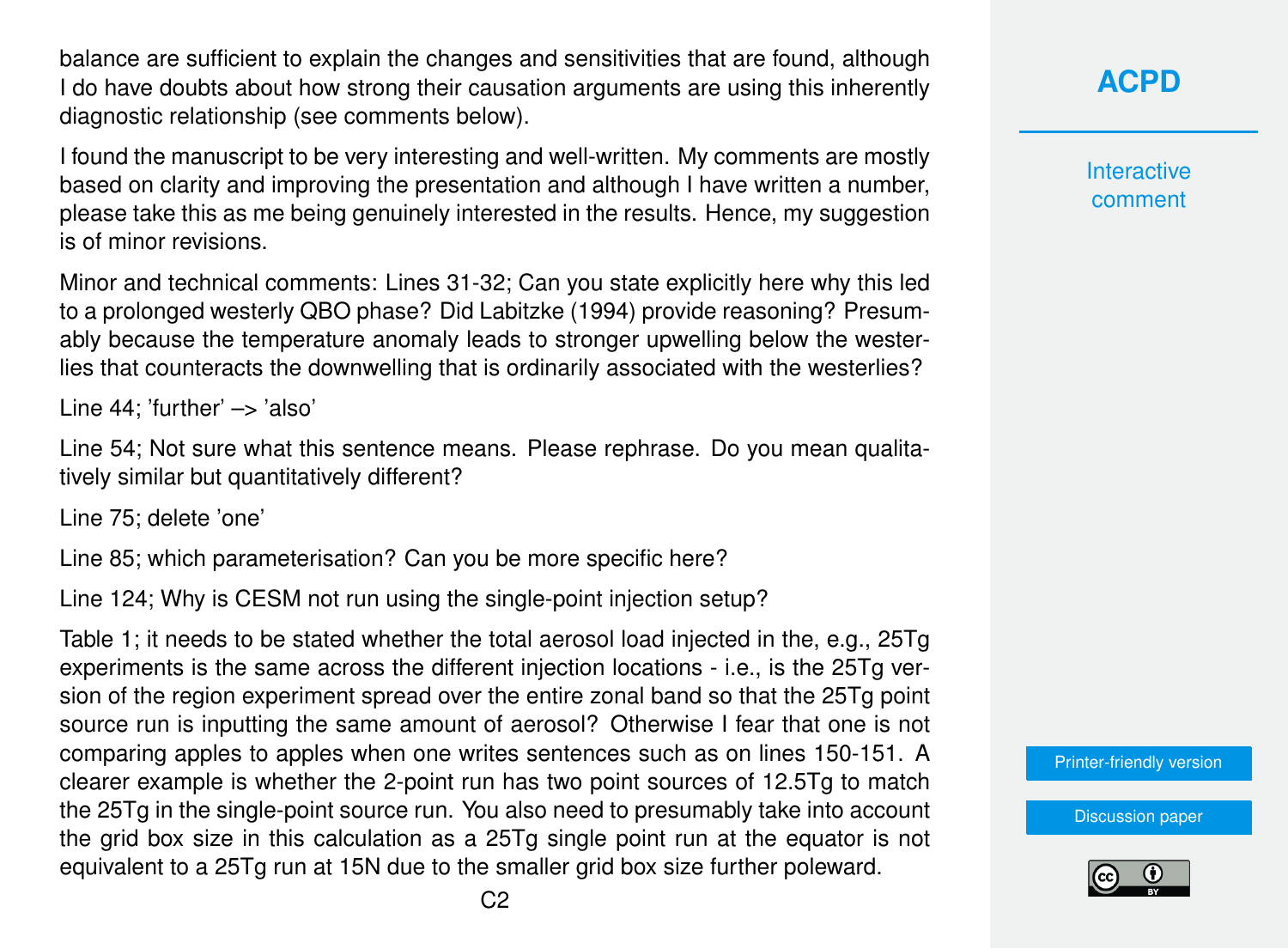Lines 131-133; I think a bit of background as to why these values are prescribed would be useful. Are they typical of the amount of aerosol injected in a volcanic eruption? Or are they generally used in current literature?

Section 3.1; The word 'disruption' in the title seems like a bit of a misnomer as thermal wind balance holds. The injection that causes changes in temperature and wind are in thermal wind balance with one another.

Line 172; why is this experiment chosen to present herein? Is there a linear relationship between the experiments so that the temperature anomaly in the lower stratosphere for the so2-5 run is five times smaller than the presented so2-25 run? Also, change 'exemplary' to 'exemplarily' (also in other places in the manuscript).

Line 174; what does 'usually positive poleward' mean here? Fig 3a shows the temperature gradient anomaly in the experiments where the aerosol is injected. Do you mean the Ty anomalies associated with the QBO in the control run?

Lines 183-184; Does figure 2b really show a more uniform meridional heating profile?

Line 185; still in the lower stratosphere though so I think this is worth reiterating. Aloft, it is not true.

Lines 196-197; I do not see this slight intensification of Ty between 15S and 15N - if anything there is a dipole across the equator. Please clarify. Lines 170-201; I think you need to be careful about the causation argument here. Indeed, thermal wind balance holds even at the equator. But the wording is very much stating that the aerosol injection changes the temperature structure which then leads to wind changes. Thermal wind balance cannot explicitly tell us this. This is even more clear aloft where there are large Ty and Tyy anomalies where the aerosol injection does not reach and it is hence the causation is less clear.

Lines 203-206; This is true when comparing different injection locations, but not true if you compare different magnitudes injections at the same forcing locations (I also asked **Interactive** comment

[Printer-friendly version](https://acp.copernicus.org/preprints/acp-2020-1104/acp-2020-1104-RC2-print.pdf)

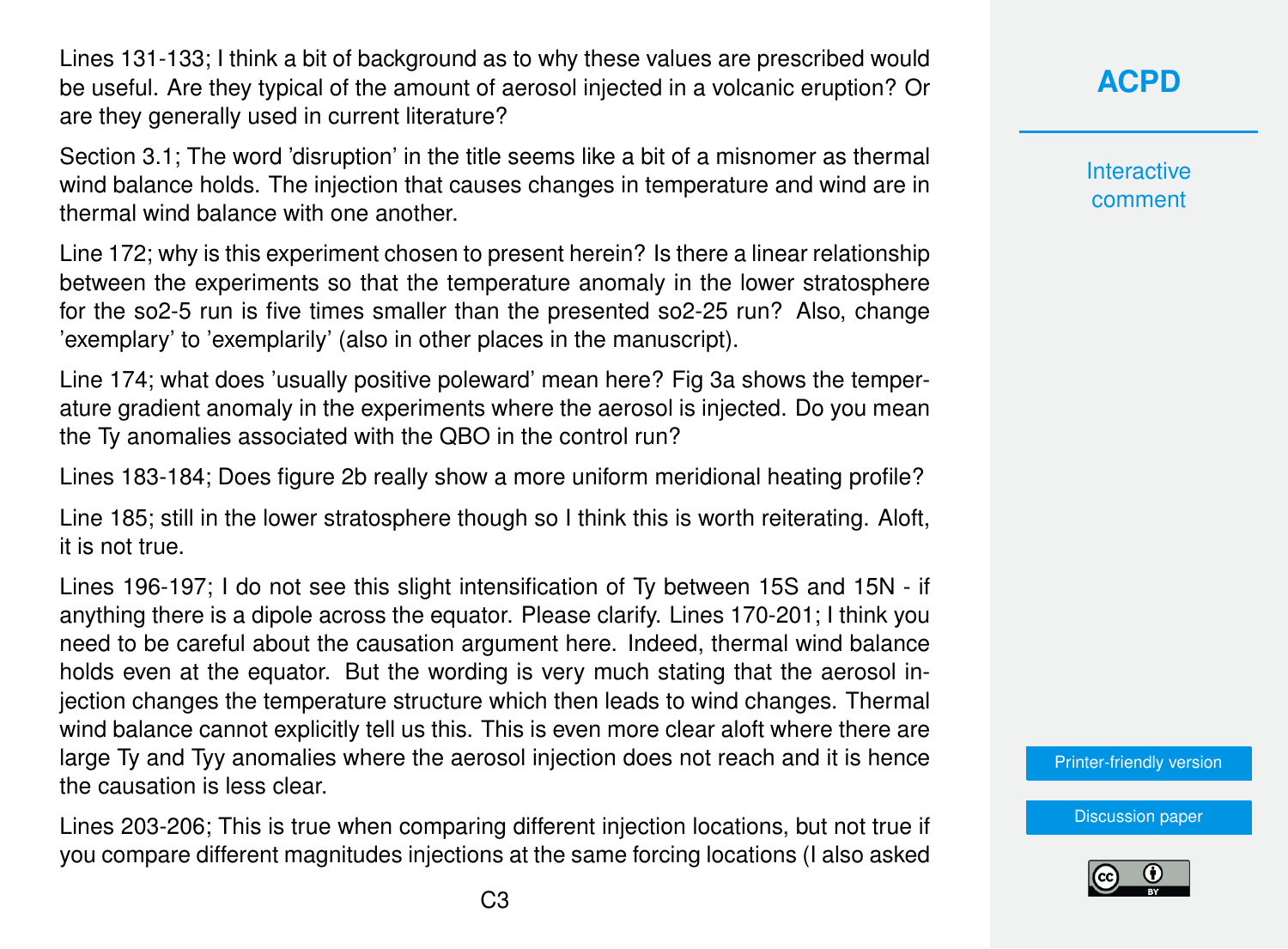before, is there a linearity in the temperature anomaly and wind anomaly in response to different magnitude injections? It appears that there might well be from figure 4 when comparing the 2xblack-line experiments). As I also stated, I am worried that comparing the different forcing locations is misleading if the overall injection magnitude is not the same.

Lines 207-210; I do not follow this. Can you be clearer here?

Lines 223-224; You only state this observation here in the runs, but it is not unexplained. It is not clear to me why the lower stratospheric anomalies lead to such strong w anomalies aloft compared to closer to the injection location. Please explain if it is known why.

Line 230; the static stability changes in the tropical stratosphere though, right? Is there also a change at higher latitudes that affects the planetary wave propagation in the way that Chen and Robinson (1992) espoused? My guess is that it is due to the change in winds at higher latitudes that changes in planetary waves occur.

Lines 237-238; How can you attribute the w>0 anomalies in fig 5 to the SMC as opposed to just a change in the BDC?

Line 247; Is there a threshold above which the injection acts to no longer drive an oscillating QBO but instead drives constant westerlies/easterlies? At some injection rate between 5 and 25, there must be a crossover, the knowledge of which would presumably be useful for policy planning.

Figure 6; The 5S-5N meridional average is not a good measure for Tyy given that Tyy looks pretty symmetric about the equator (fig 3) so that the two likely cancel. I suggest to split into 5S and 5N (which should likely be antisymmetric).

Figure 7; at what height is this line plot?

Lines 271-274; Is the difference between these different injection-species runs significant? It looks to be a very minor difference (also between 2nd and 3rd columns of fig

**Interactive** comment

[Printer-friendly version](https://acp.copernicus.org/preprints/acp-2020-1104/acp-2020-1104-RC2-print.pdf)

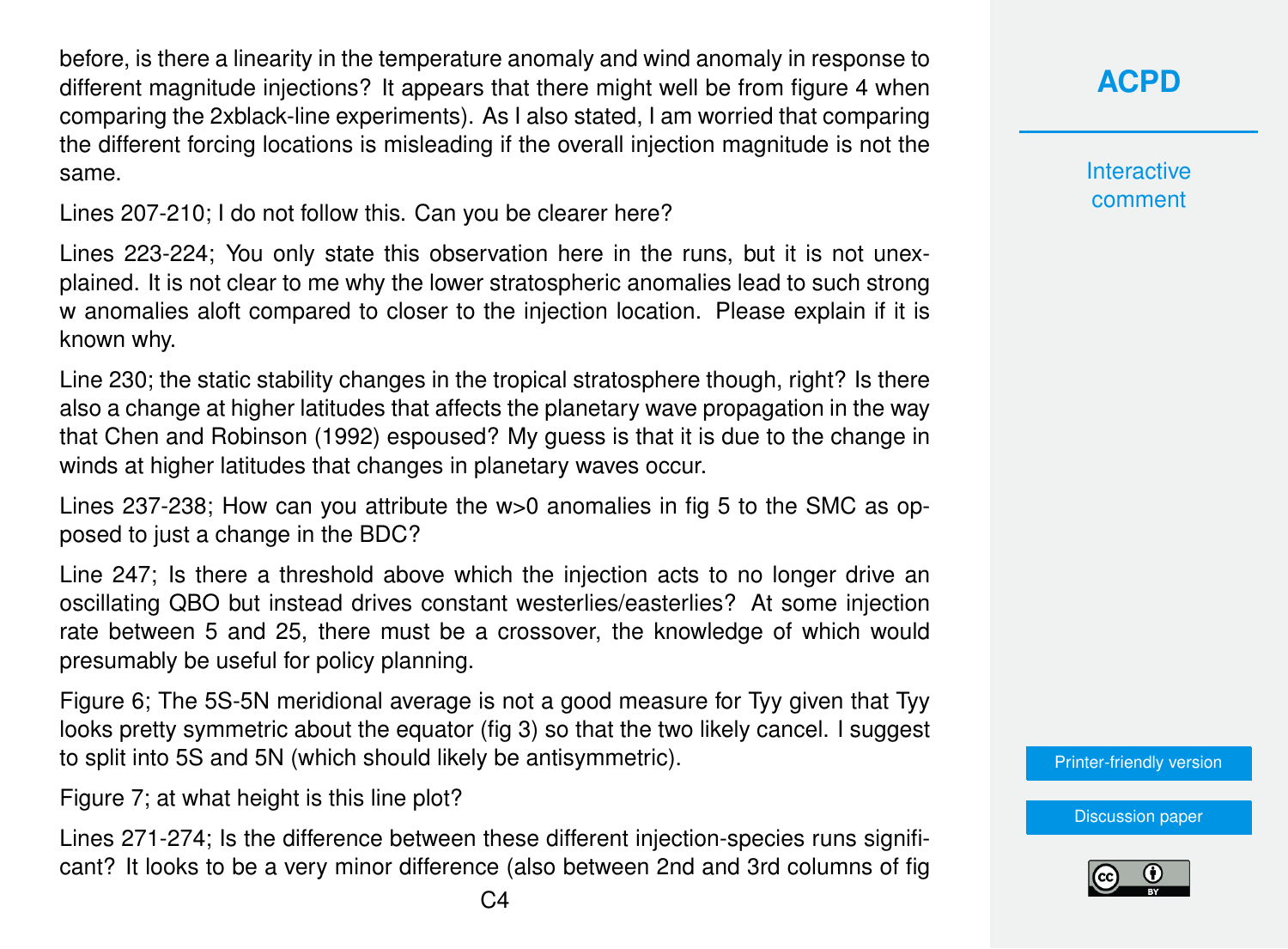$C<sub>5</sub>$ 

1).

Figure 10; the final sentence of caption is confusing given that one of the experiment lines is also dashed black. I also think that you need to perform experiments with either 10 or 15Tg rates so that you can more confidently draw the lines of best fit as you have here. This harks back again to the linearity point I made before.

Figure 11; It would be useful if you included the periodicity of each QBO run in each individual figure panel so that the reader can immediately read it off without having to find the associated text.

Figure 12; the thick black denoting u=0 is difficult to distinguish from the thin contours. Please thicken.

Lines 308-309; 'in principle' -> 'qualitatively' given that 12c-d have similar spatial u anomalies. However, figures 12a-b essentially show no difference at all so it is being generous to include them in this sentence.

Lines 313-314; In fig. 12c,d I do not agree that the Ty is stronger and more poleward spread in CESM. In fact, the opposite looks true with ECHAM having stronger Ty anomalies extending poleward. Please clarify.

Line 318; I do not follow why the smaller AM-SO4 sulfate particles can explain the difference in Ty given that, presumably, they are the same size in the two models. I may be misunderstanding something but please make clearer.

Line  $330$ ; 'on'  $\rightarrow$  'with'

Line 338; This is true only for the lower-stratospheric QBO.

Line 357; correspond to the positive anomalies of the sulfate mass mixing ratio? i.e., there is an anticorrelation.

Lines 363-368; Again, this is assuming a chain of causation using the thermal wind balance. Given it's inherent diagnostic nature, it is not possible to assume with such **[ACPD](https://acp.copernicus.org/preprints/)**

**Interactive** comment

[Printer-friendly version](https://acp.copernicus.org/preprints/acp-2020-1104/acp-2020-1104-RC2-print.pdf)